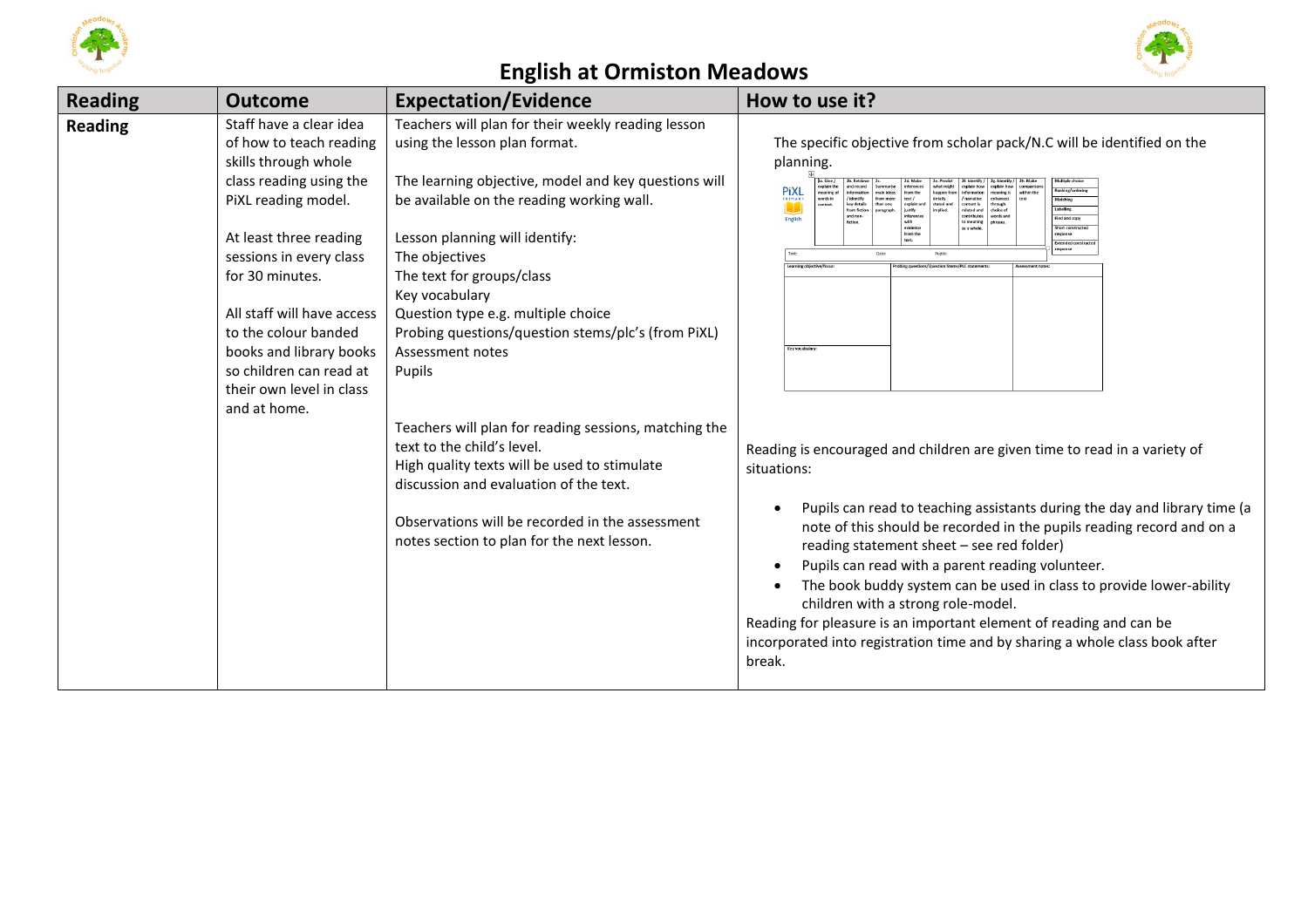



| <b>Reading</b> | Staff have a clear idea   | Teachers will use the Reading Statement record         |                                                                                  |
|----------------|---------------------------|--------------------------------------------------------|----------------------------------------------------------------------------------|
| assessments &  | of the progression of     | sheets in their reading folder to make notes on        |                                                                                  |
| evidence       | reading skills linked to  | reading in lessons and independent reading.            |                                                                                  |
|                | the current National      |                                                        |                                                                                  |
|                | Curriculum.               | This will enable teachers to identify if the child is  |                                                                                  |
|                |                           | working towards the current standard, secure or        |                                                                                  |
|                | Pupils are taught the     | working at greater depth.                              | <b>STATISTICS</b>                                                                |
|                | specific skills linked to | Pupils will read texts that are matched to their       |                                                                                  |
|                | their stage of reading    | current stage of reading development and this will     |                                                                                  |
|                | development.              | be tracked to ensure progression.                      | The Reading Statement will identify which book band the child is working within. |
|                |                           |                                                        | Will provide clear objectives linked to NC and Scholarpack statements. All staff |
|                | Staff can identify next   | Teachers will be able to provide clear evidence for    | will write observations linked to the teaching and learning of the skills.       |
|                | steps and plan for        | each child and enable teachers to identify gaps.       |                                                                                  |
|                | follow-up lessons.        |                                                        | There are a set of Reading Statement sheets for each year group directly linked  |
|                |                           | At the end of each unit all the objectives covered     | to The National Curriculum.                                                      |
|                | All objectives will be    | should be assessed on Scholar Pack.                    |                                                                                  |
|                | assessed by teachers      |                                                        |                                                                                  |
|                | using the Scholar pack    | Testing (PUMA tests) of reading skills will take place |                                                                                  |
|                | programme.                | in November, March and June in all year groups.        |                                                                                  |
|                | Reading(PUMA) tests       | All teachers will have termly pupil progress meetings  |                                                                                  |
|                | will be administered      | to analyse progress and attainment of all pupils in    |                                                                                  |
|                | three times a year.       | their class.                                           |                                                                                  |
|                |                           |                                                        |                                                                                  |
|                | PIXL testing will be used |                                                        |                                                                                  |
|                | in KS2 and will be gap    |                                                        |                                                                                  |
|                | analysed to inform        |                                                        |                                                                                  |
|                | teaching.                 |                                                        |                                                                                  |
|                |                           |                                                        |                                                                                  |
|                |                           |                                                        |                                                                                  |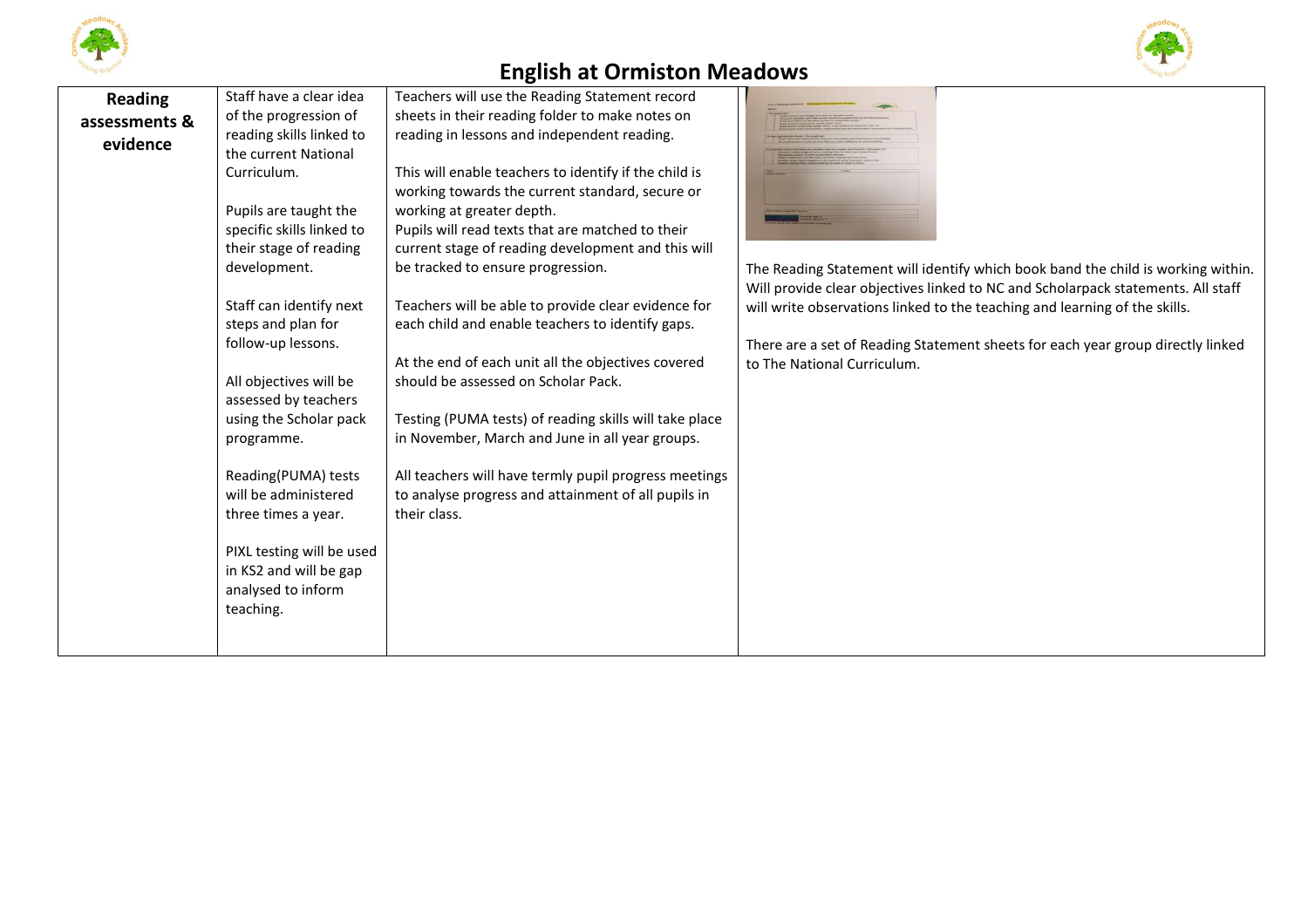



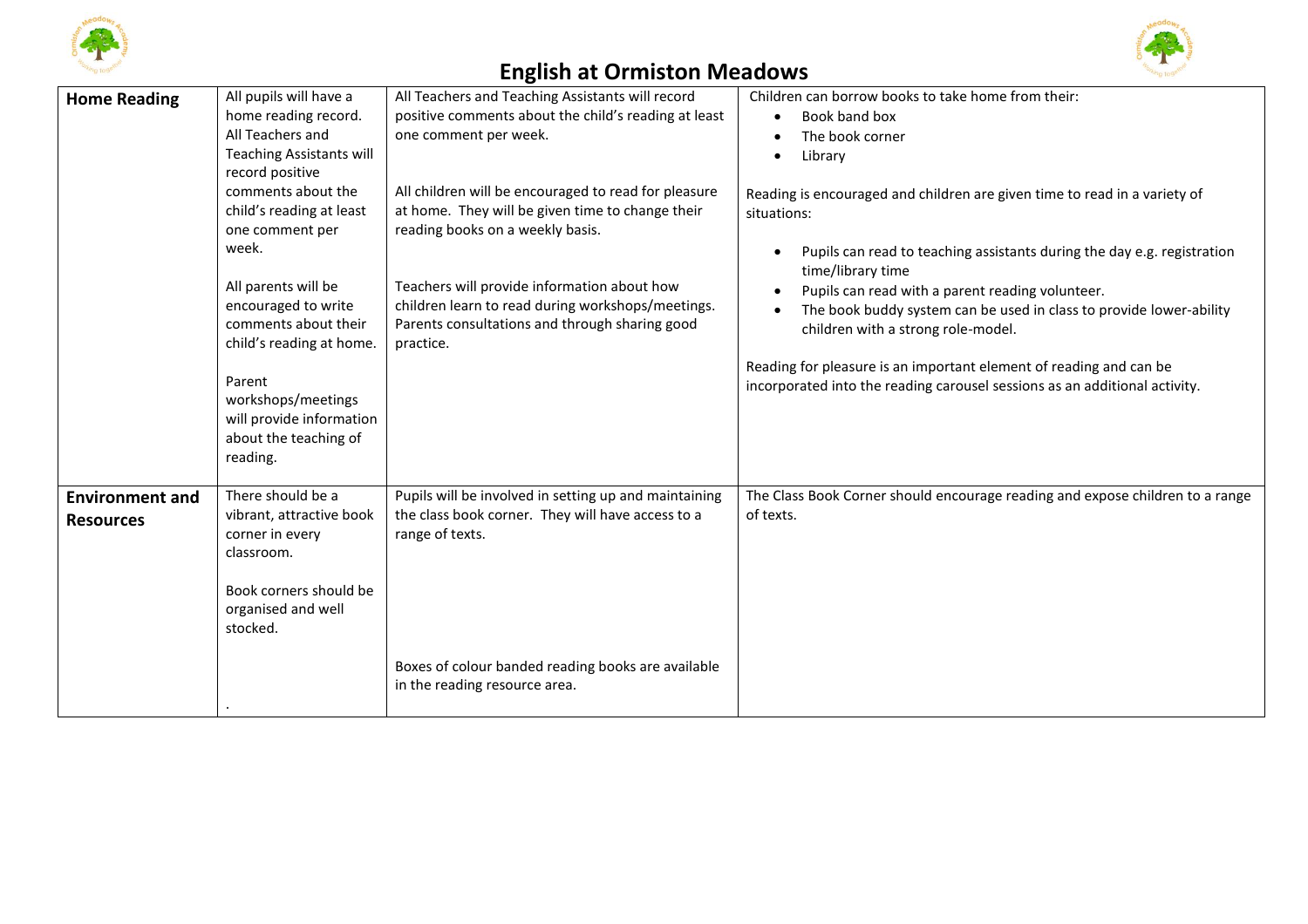



| <b>Read Write Inc</b> | <b>Outcome</b>                                                                                                                                                                                                                                                                                                                                                    | <b>Expectation/Evidence</b>                                                                                                                                                                                                                                                                                                                                                                                                                                                                                                                                                             | How to use it?                                                                                                                                                                                                                                                                                                                                                                                                                                                                                                                                                                                                                                                                                             |
|-----------------------|-------------------------------------------------------------------------------------------------------------------------------------------------------------------------------------------------------------------------------------------------------------------------------------------------------------------------------------------------------------------|-----------------------------------------------------------------------------------------------------------------------------------------------------------------------------------------------------------------------------------------------------------------------------------------------------------------------------------------------------------------------------------------------------------------------------------------------------------------------------------------------------------------------------------------------------------------------------------------|------------------------------------------------------------------------------------------------------------------------------------------------------------------------------------------------------------------------------------------------------------------------------------------------------------------------------------------------------------------------------------------------------------------------------------------------------------------------------------------------------------------------------------------------------------------------------------------------------------------------------------------------------------------------------------------------------------|
| Read Write Inc.       | Children will develop<br>fluency and pace at<br>recalling phonemes.<br>Children will have daily<br>phonics lessons in EYFS<br>and Key Stage 1.<br>Pupils who still require<br>support with<br>reading/phonics will<br>have intervention<br>sessions to enable them<br>to make progress.<br>Read Write Inc.                                                        | A daily session requiring fast pace.<br>They should involve active approaches (dance,<br>songs, actions, reading stories, pictures, chants, real<br>life contexts).<br>They should be taught as a whole class for the 'high<br>level phonics input' differentiated through<br>questioning and move into levelled groups.<br>Adults should model correct articulation of all<br>sounds in their pure form.<br>Every classroom throughout the school should have<br>a simple or complex speed sound chart on<br>permanent display.                                                        | <b>Complex Speed Sounds</b><br>Consonant sound<br> m n r s v z sh th nq<br>ss ve zz ti<br>nk<br>$\lfloor \lfloor m m \rfloor$ nn $\lfloor rr \rfloor$<br>$ ph $ le $mb kn $ wr se<br>$s$ ci<br>se<br>ce<br> b c d g h <br>j   p   qu   t   w   x   y   ch<br>$bbk$ $d$ $gg$<br>$g$ $pp$<br>ttwh<br>tch<br>ck<br>ge<br>ch<br>Vowel sounds<br>$\alpha$<br>$\pmb{e}$<br>$\circ$<br>ay<br>a-e<br>$i-e$ $o-e$<br>ea<br>y<br>ea<br>ie<br>0a<br>e<br>$\circ$<br>00 00 ar or air ir ou oy ire ear ure<br>$u - e$<br>oor are ur ow oi<br>lue<br>ore<br>$_{Pl}$<br>lew<br>The speed sound chart should be displayed in every classroom to support<br>phonics and spelling in Key Stage 1 and spelling in Key Stage 2 |
|                       | resources will be used to<br>teach pupils in phonics<br>sessions.<br>Pupils in EYFS and Key<br>Stage 1 will learn to read<br>'red' irregular words<br>rapidly and on sight.<br>Speed sound charts<br>should be available on<br>every table to support<br>all pupils with<br>independent writing<br>activities.<br>Teachers will plan and<br>deliver RWI sessions. | All children in EYFs will have a RWI book, matched<br>to their reading level, in addition to their book band<br>book.<br>Red and green word cards will be displayed on<br>working walls in every EYFS and Key Stage 1<br>classroom. These resources will be used in<br>intervention sessions and will be available for<br>children to use when writing independently.<br>Every half-term, children should be assessed using<br>the RWI assessment sheet in The Phonics Handbook<br>- RWI. This will identify gaps in knowledge and<br>understanding and provide next steps in learning. | Simple Speed Sounds<br>$z \,$ sh th ng<br>f<br>$m \mid n$<br>S<br>v<br>r<br>nk<br>$\mathbf{b}$<br>d<br>h<br>j   p   qu   t   w<br>$\mathbf{g}$<br>∣y  ch<br>c<br>$\mathbf{x}$<br>k<br>igh ow<br>$\pmb{a}$<br>ay<br>ee<br>e<br>o<br>u<br><b>The County</b><br>ir<br>air<br>00<br>ar<br>or<br>ou<br>00<br>oy<br>Simple speed sound charts should be displayed in EYFs and smaller versions<br>available on tables in EYFs writing areas and in Key Stage One class to support<br>spelling and reading.                                                                                                                                                                                                       |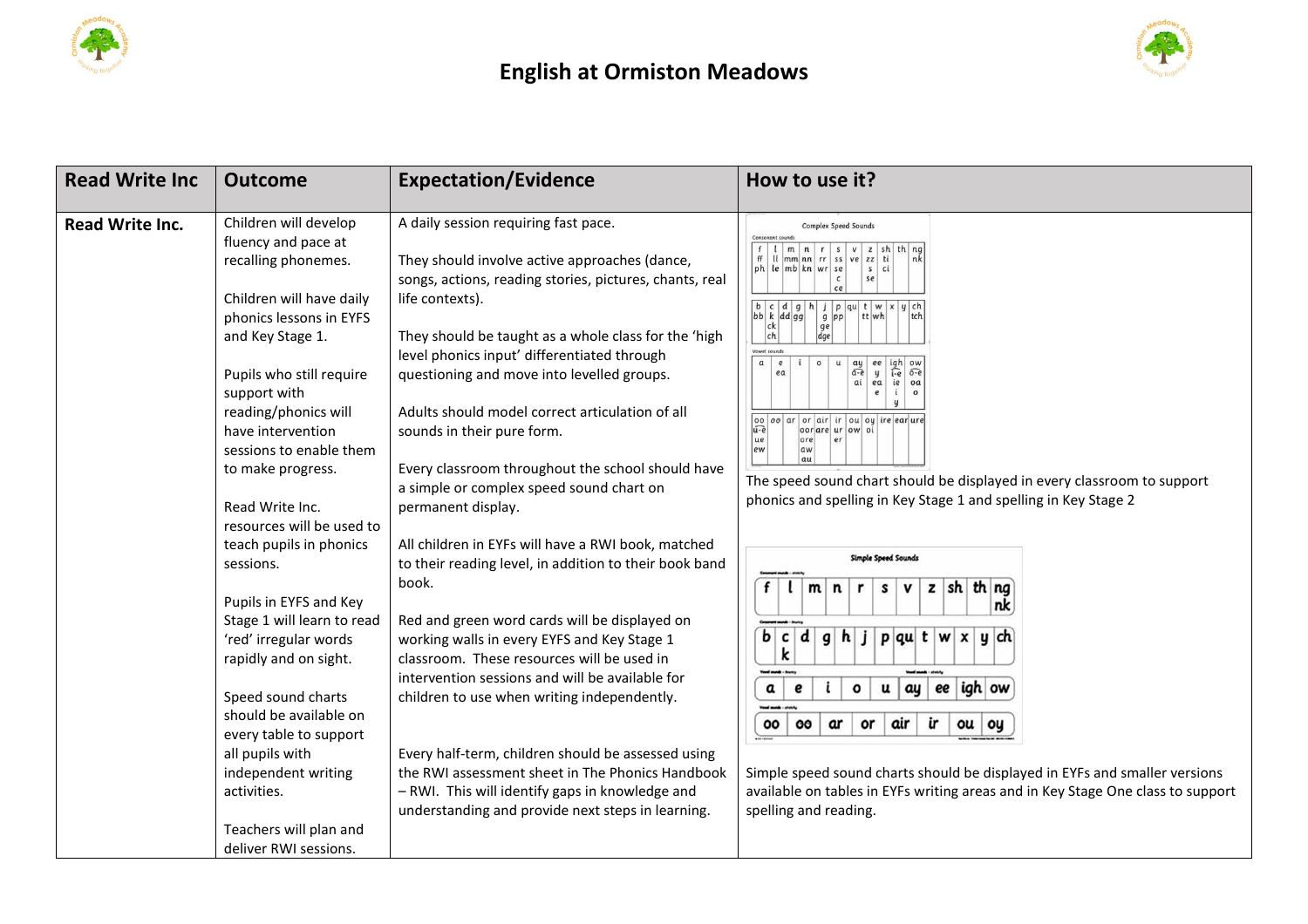





| <b>Teaching Assistants will</b><br>deliver RWI sessions to<br>small groups.<br>Pupils will be prepared<br>for their Phonics<br>Screening check. | Regular assessments will be carried out to identify<br>pupil progress in preparation for the Phonics<br>Screening Check. The Phonics Lead Teacher will<br>keep records of progress and set targets with class<br>teachers. Pupils will become familiar with 'pseudo<br>words' and use their phonic skills to decode read<br>and pseudo words. |
|-------------------------------------------------------------------------------------------------------------------------------------------------|-----------------------------------------------------------------------------------------------------------------------------------------------------------------------------------------------------------------------------------------------------------------------------------------------------------------------------------------------|
|-------------------------------------------------------------------------------------------------------------------------------------------------|-----------------------------------------------------------------------------------------------------------------------------------------------------------------------------------------------------------------------------------------------------------------------------------------------------------------------------------------------|

| <b>Writing</b>   | <b>Outcome</b>                                                                                                                     | <b>Expectation/Evidence</b>                                                                                                                                                                                                                                                                                                                                                                                                                                                                                                                                                                                | How to use it?                                                                                                                                                                                                                                                                                                                                                                                                                                                                                                                                                                                                                                                                                                                                                                                                                                                                                                                                                                                                                                                                                                                                                                                                                                                                                                                                                                                                                                                                                                                                                                                                                                                                                                                                                                                                                                                                                                          |
|------------------|------------------------------------------------------------------------------------------------------------------------------------|------------------------------------------------------------------------------------------------------------------------------------------------------------------------------------------------------------------------------------------------------------------------------------------------------------------------------------------------------------------------------------------------------------------------------------------------------------------------------------------------------------------------------------------------------------------------------------------------------------|-------------------------------------------------------------------------------------------------------------------------------------------------------------------------------------------------------------------------------------------------------------------------------------------------------------------------------------------------------------------------------------------------------------------------------------------------------------------------------------------------------------------------------------------------------------------------------------------------------------------------------------------------------------------------------------------------------------------------------------------------------------------------------------------------------------------------------------------------------------------------------------------------------------------------------------------------------------------------------------------------------------------------------------------------------------------------------------------------------------------------------------------------------------------------------------------------------------------------------------------------------------------------------------------------------------------------------------------------------------------------------------------------------------------------------------------------------------------------------------------------------------------------------------------------------------------------------------------------------------------------------------------------------------------------------------------------------------------------------------------------------------------------------------------------------------------------------------------------------------------------------------------------------------------------|
| Writing overview | Teachers will map<br>out their long term<br>planning overview<br>using objectives<br>from:<br>Cornerstones/Nation<br>al curriculum | Using the Cornerstones ILP transfer the<br>1.<br>objectives over to the writing overview<br>template. These objectives form part of<br>the cycle.<br>Each writing unit should start with an<br>2.<br>immersion (usually the first<br>lesson/experience in your topic) This will<br>give the children a purpose for writing.<br>Using the 'Writing for Purpose'<br>3.<br>document you will be able to identify<br>SPAG skills needed (These will make up<br>SPAG meetings to start off each English<br>lesson)<br>https://michaelt1979.files.wordpress.c<br>om/2016/08/4-writing-purposes-<br>guidance1.pdf | 2. Immerse pupils in quality<br>1. Identify the context, purpose<br>3. Unpick key conventions and<br>models - Reading (x2 lessons)<br>and audience<br>'magpie' good ideas (x1 lesson)<br><b>PiXL</b><br>Sharing similar texts (Reading<br>Pick apart the text to create<br>What is the purpose?<br>P R I M A R Y<br>hiertivel<br>success criteria.<br>E.g. Sending a postcard home<br>What language features can you<br>make comparisons within an<br>pick out?<br>from Mexico<br>cross books.<br>redict what might happen from<br>What layout features?<br>etails stated and implier<br>8. Edit your writing<br><b>Hola Mexico</b><br>1. Create a clear outline of the<br>9. Evaluate your writing against<br>its intended purpose and<br>structure (x1)<br>Edit as you go - accuracy in<br>publish<br>recording<br>e. story mapping, boxing up, 2<br><b>Writing a</b><br>Vrite legibly, fluently and with<br>nin summary etc<br>Step back and edit<br>creasing speed choosing<br>postcard<br>1. Secretarially<br>which shape of a letter to use<br>2. Language choices<br>when given choices and<br>3. Composition<br>deciding whether or not to join<br>2-week unit<br>specific letters.<br>Each writing<br>lesson<br>7. Record your writing, reading<br>6. Internalise your text and its<br>5. Insert your own content<br>it aloud regularly (x1/2)<br>components (x1)<br>should start<br>i.e. characters, settings, action<br>with a<br>Draft and write<br>Drama/Spoken Language/Talk<br>etc (x1)<br>grammar<br>for writing<br>writing narratives, consider<br>ow authors have developed<br>Check for accuracy, impact and<br>meeting<br>characters and settings in<br>overall composition<br>i.e. hot seating characters, oral<br>rehearsal to different audiences.<br>what pupils have read.<br>listened to or seen performed.<br>Assess the effectiveness of<br>story maps etc<br>heir own and others' writing. |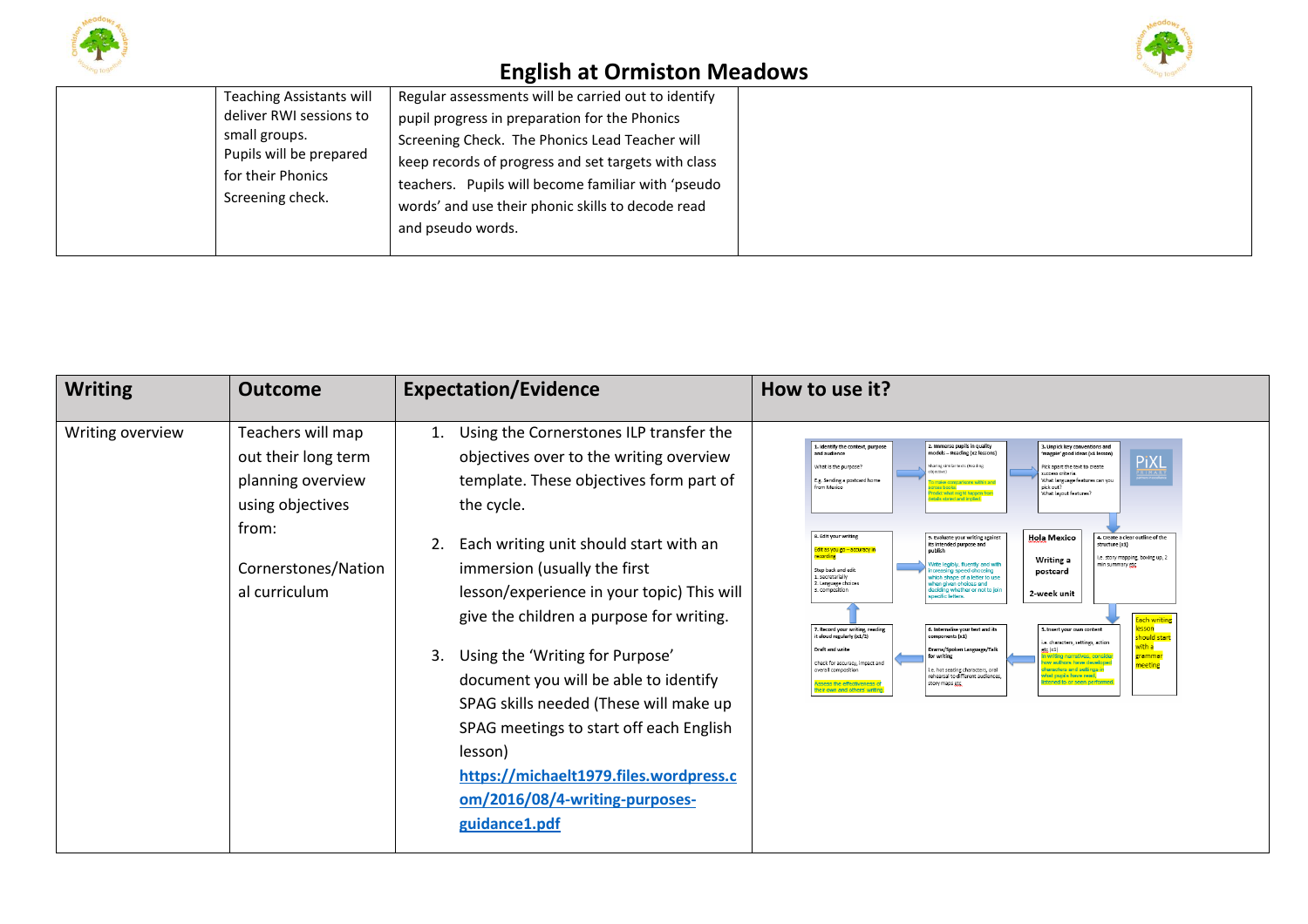



|                                                   | 4.<br>5.                    | Each unit should have at least two<br>reading lessons to explore the topic and<br>text type.<br>Each unit should have a lesson that<br>focuses on drama/spoken language/talk<br>for writing skills. |                                                                                                                                   |                                                                                                                                                                        |                                                                                                                                 |                                                                                                                                                                                                                                                                                                                                                               |                                                                                |
|---------------------------------------------------|-----------------------------|-----------------------------------------------------------------------------------------------------------------------------------------------------------------------------------------------------|-----------------------------------------------------------------------------------------------------------------------------------|------------------------------------------------------------------------------------------------------------------------------------------------------------------------|---------------------------------------------------------------------------------------------------------------------------------|---------------------------------------------------------------------------------------------------------------------------------------------------------------------------------------------------------------------------------------------------------------------------------------------------------------------------------------------------------------|--------------------------------------------------------------------------------|
| Planning<br>use the long term<br>overview to plan | Each teacher should<br>1.   | Objectives - How they will be achieved<br>by different children (Using Blooms<br>Taxonomy)                                                                                                          | A post card home from Mexico                                                                                                      |                                                                                                                                                                        | Ormiston Meadows Academy - English Unit Planner – Hola Mexico                                                                   |                                                                                                                                                                                                                                                                                                                                                               |                                                                                |
|                                                   | each lesson in detail<br>2. | Whole class SPAG meeting                                                                                                                                                                            | Learning<br>Objectives and<br>Success Criteria<br>LO: To make<br>:omparisons<br>within and acros<br>hooks                         | Whole Class Teaching<br>Starter - 10 mins<br>Daily SPAG meeting<br>Questions' should link                                                                              | Paired Work<br>Vork with a reading partn<br>to read chapters 1 and 2 of<br>he novel, <i>Holes</i> , by Loui<br>ar and the story | ided and Independent A<br>ook at vocabulary that has already<br>on retrieved from hoth texts.<br>cuss how these have been used<br>scribe the desert. Place these                                                                                                                                                                                              | Assessment/Plenary<br>Impisit success criteria<br><b>IINS EDITIN</b>           |
|                                                   | 3.                          | Paired work                                                                                                                                                                                         | <b>SC:</b> To pick out<br>and understand<br>similarities/<br>differences in a<br>text with suppor<br><mark>SC:</mark> To pick out | for the outcome e.g.<br>Use subordinating co<br>in varied positions,<br>Hse ean<br>inform.                                                                             | A Walk in the Desert'<br>ailable on The Hub<br>cuss how the desert<br>ina is presented in each                                  | ords/phrases in a zone of releva<br>irtle and discuss why. Finally select<br>words or phrases to put on the<br>verking wall to help with our post<br>ard later on in the unit.<br>collate all the descriptive words                                                                                                                                           |                                                                                |
|                                                   | 4.                          | Different tasks to achieve objective                                                                                                                                                                | and <u>categorise</u><br>similarities/diffe<br>ences and explai<br>why some<br>examples are<br>hetter<br>SC: To be able!          | Use relative clauses to ad<br>further detail,<br>Begin to use possive voice to<br>remain formal or detached,<br><b>Begin to use colons to link</b><br>related clauses. | ory, using highlighter p<br>pick out descriptive wo<br>uses used by the<br>upport cha who need hel<br>ith reading the text.     | ound in both stories, into two<br>parate columns. Compare how each<br>athor describes the desert setting,<br>autor eascnass to accert setting.<br>London and choice of language and<br>imagery created. Explain how the<br>choice of language affects how the<br>reader feels about the setting. Got,<br>should decide, if they were writing<br>about the des | i, ymur fawruni<br>riptive word/phrase a<br>ain why you have cho<br>m and wha? |
|                                                   | 5.                          | Purposeful feedback - Sticker question                                                                                                                                                              | pick out and<br>analyse<br>words/phruses i<br>the text                                                                            | hese can be found on Test                                                                                                                                              |                                                                                                                                 | it like <i>Holes</i> or 'A Walk in the Desert<br>Pick out the verabulary<br>(words/alvases) that have been used<br>to describe the desert setting. Rank<br>these words/phrases from most to<br>lenst effective - explain why you have<br>ranked them in this order.                                                                                           | commodos.<br><b>Existence</b>                                                  |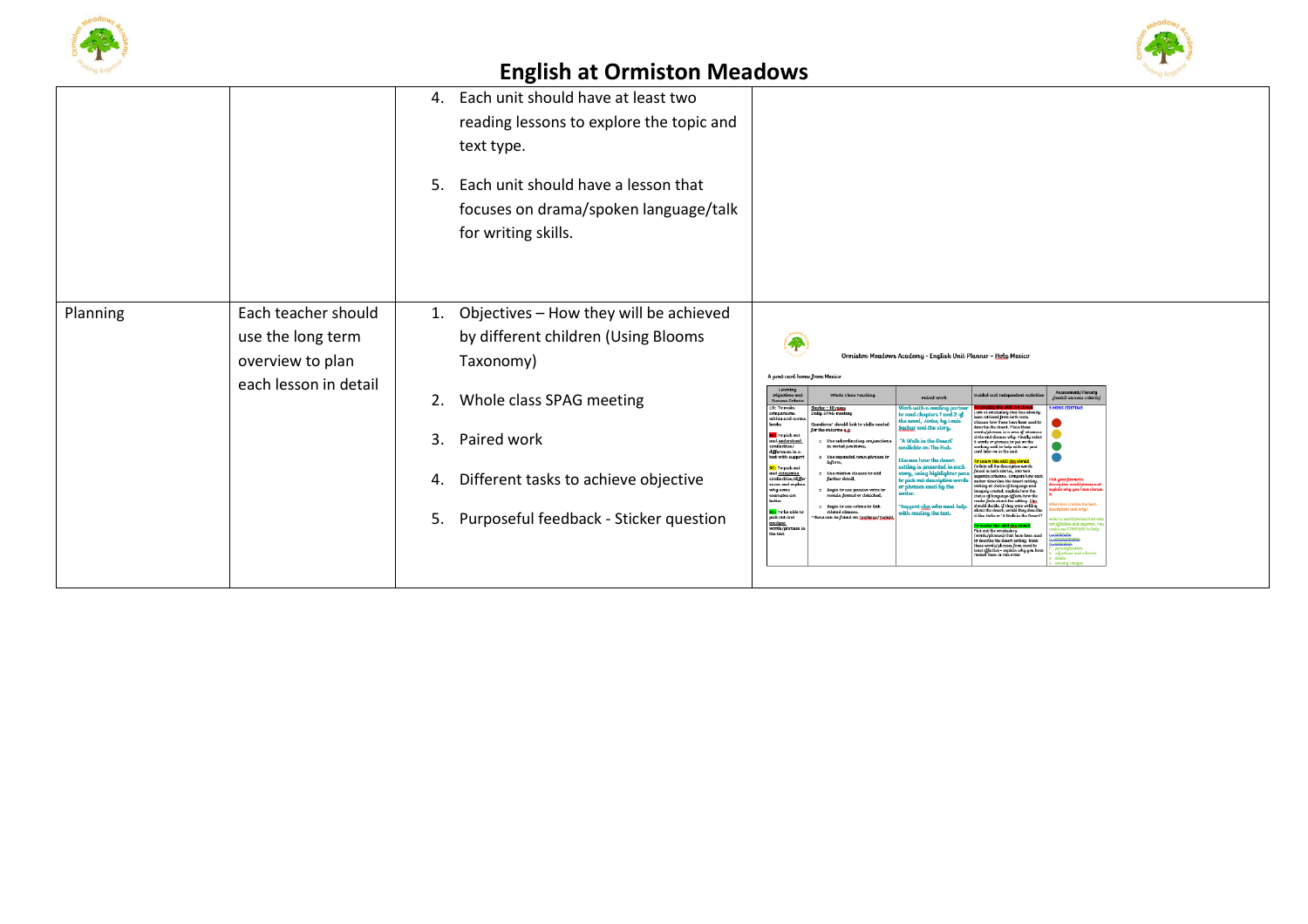



|              |                                                           | Ō                                                                                                                                                                                                                                                              |                                                                      |
|--------------|-----------------------------------------------------------|----------------------------------------------------------------------------------------------------------------------------------------------------------------------------------------------------------------------------------------------------------------|----------------------------------------------------------------------|
|              |                                                           |                                                                                                                                                                                                                                                                | Bloom's <a> <sub>s</sub></a> <sub>Maxonomy</sub><br>poore?           |
| SPAG meeting | Each teacher should<br>plan in a daily<br>grammar meeting | Using the 'Writing for Purpose' document you<br>will be able to identify SPAG skills needed (These<br>will make up SPAG meetings to start off each<br>English lesson)<br>https://michaelt1979.files.wordpress.com/201<br>6/08/4-writing-purposes-guidance1.pdf | Each meeting should have a set of questions linked to the text type. |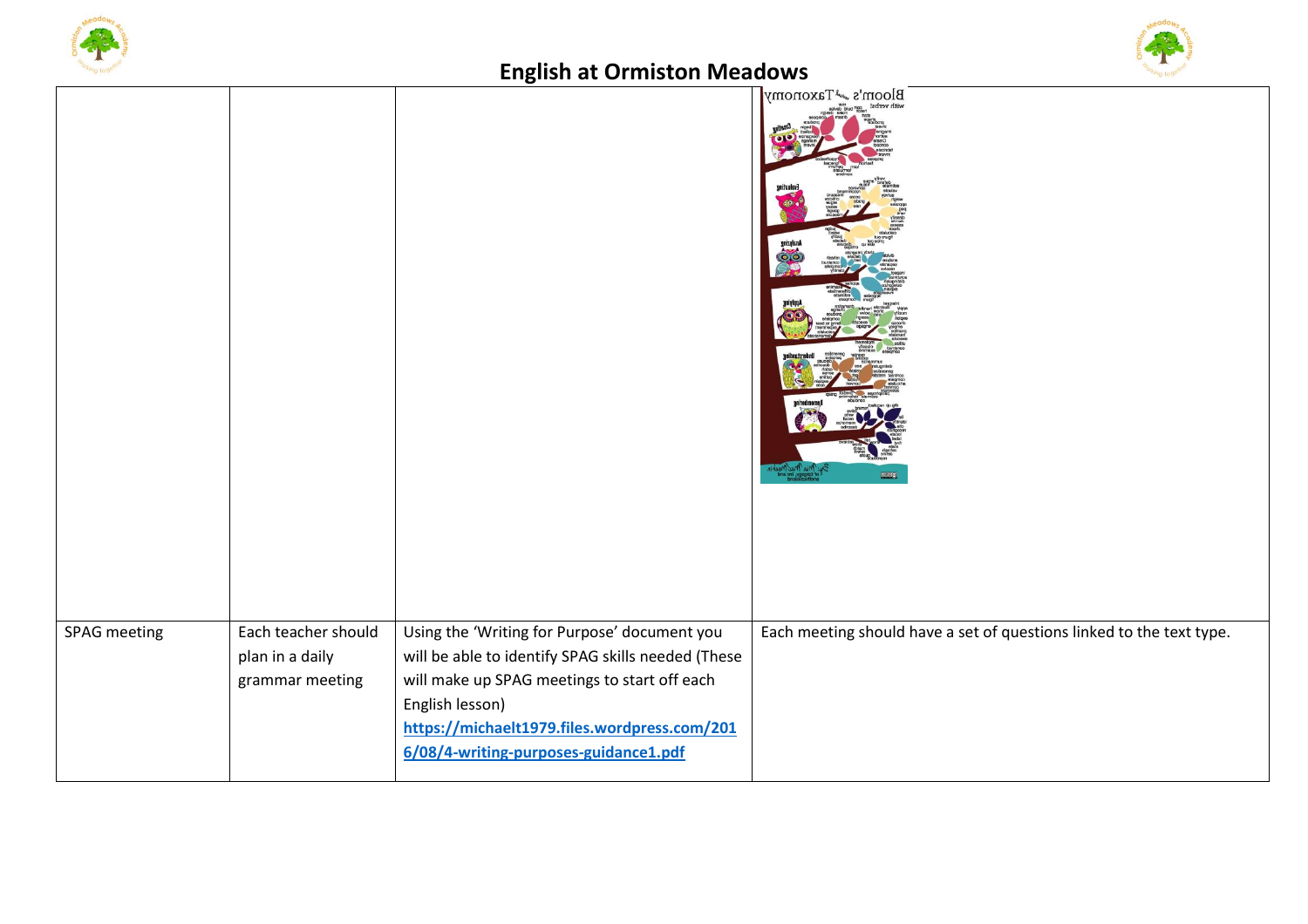

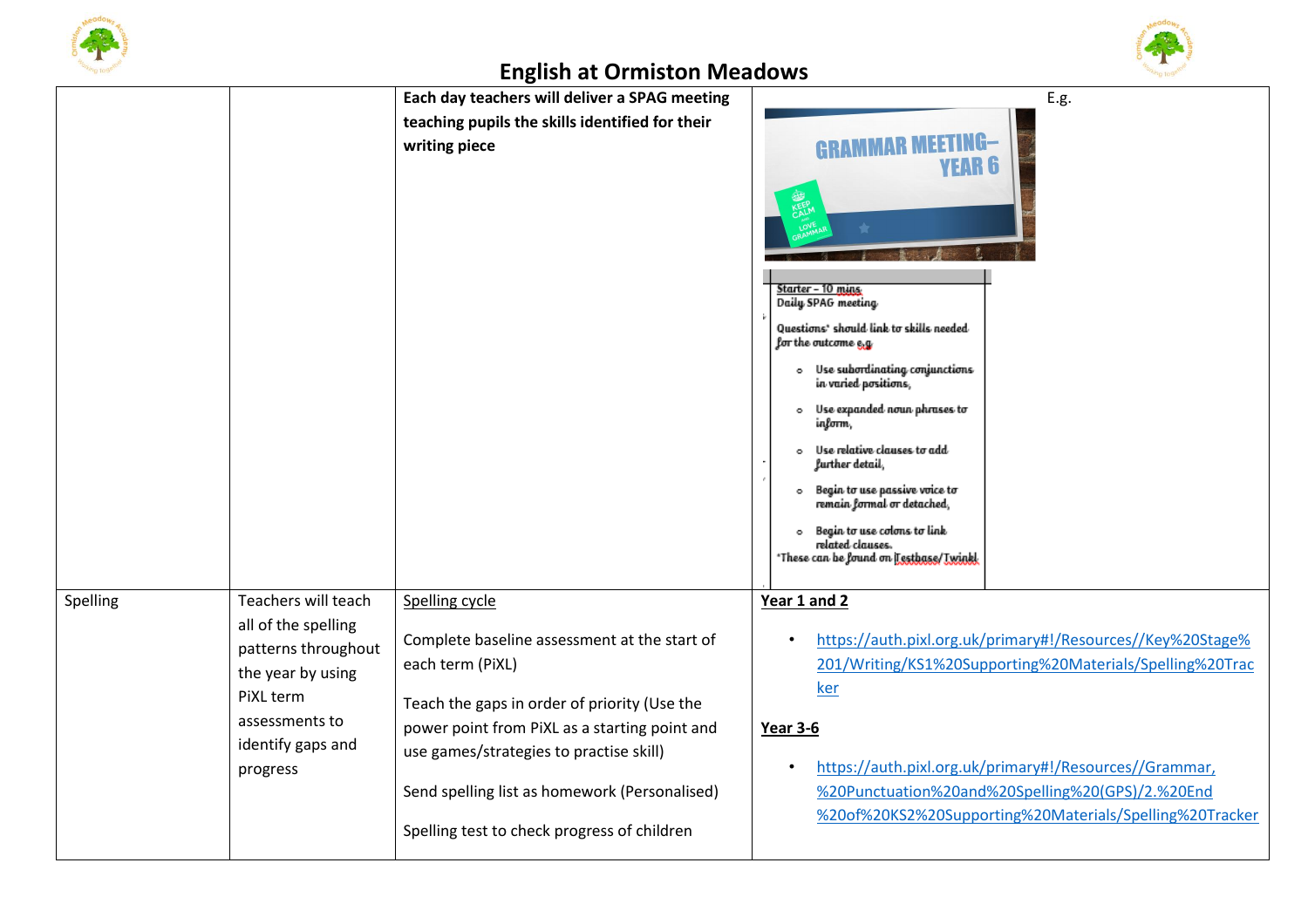



|                                                                                    | At the end of each term complete test again to                                                                                                                                                                                |                                                                                                                                                                                                                                                                                                                                                                                                                                                                                                                                                                                                                                                                                                                                                                                                                                                                                                                                                                                                                                                                 |
|------------------------------------------------------------------------------------|-------------------------------------------------------------------------------------------------------------------------------------------------------------------------------------------------------------------------------|-----------------------------------------------------------------------------------------------------------------------------------------------------------------------------------------------------------------------------------------------------------------------------------------------------------------------------------------------------------------------------------------------------------------------------------------------------------------------------------------------------------------------------------------------------------------------------------------------------------------------------------------------------------------------------------------------------------------------------------------------------------------------------------------------------------------------------------------------------------------------------------------------------------------------------------------------------------------------------------------------------------------------------------------------------------------|
|                                                                                    | show progress and comparison                                                                                                                                                                                                  |                                                                                                                                                                                                                                                                                                                                                                                                                                                                                                                                                                                                                                                                                                                                                                                                                                                                                                                                                                                                                                                                 |
|                                                                                    |                                                                                                                                                                                                                               |                                                                                                                                                                                                                                                                                                                                                                                                                                                                                                                                                                                                                                                                                                                                                                                                                                                                                                                                                                                                                                                                 |
|                                                                                    |                                                                                                                                                                                                                               |                                                                                                                                                                                                                                                                                                                                                                                                                                                                                                                                                                                                                                                                                                                                                                                                                                                                                                                                                                                                                                                                 |
| All pupils will use the<br>twinkle continuous<br>cursive style in their<br>writing | Handwriting should be taught in the morning on<br>a Tuesday and Thursday (when assembly is not<br>on)<br>All teachers should identify the needs of children<br>and teach handwriting skills set out in the twinkl<br>document | https://www.twinkl.co.uk/resources/twinkl-handwriting-<br>$\bullet$<br>resources<br>All the resources you need to support children with continuous<br>cursive handwriting<br><b>Twinkl Handwriting</b><br>The Twinki Handwriting scheme offers a choice of two handwriting styles within separate activity packs, which means schools<br>can either choose to follow the 'Journey to Cursive' or the 'Journey to Continuous Cursive' programme. Both sets of<br>materials take pupils on a journey through the progressive stages suggested in the National Curriculum<br>Find out more about using Twinki Handwriting in our free Twinki Handwriting Guides!<br>1. The Ladder Family<br>2. The One-Armed Robot Family<br><b>Journey to Cursive</b><br><b>Journey to Cursive</b><br><b>THE REAL</b><br><b>Journey to Continuous Cursi</b><br>Journeu to Continuous Cursivi<br>3. The Curly Caterpillar Family<br>4. The Zig-Zag Monster Family<br><b>Journey to Cursive</b><br><b>Journey to Cursive</b><br><b>Journey to Continuous Cur</b><br>lourneu to Cont |
|                                                                                    |                                                                                                                                                                                                                               | <b>Additional Resources</b><br><b>Twinkl Handwriting User Guides</b><br><b>COLOR</b>                                                                                                                                                                                                                                                                                                                                                                                                                                                                                                                                                                                                                                                                                                                                                                                                                                                                                                                                                                            |
|                                                                                    |                                                                                                                                                                                                                               |                                                                                                                                                                                                                                                                                                                                                                                                                                                                                                                                                                                                                                                                                                                                                                                                                                                                                                                                                                                                                                                                 |